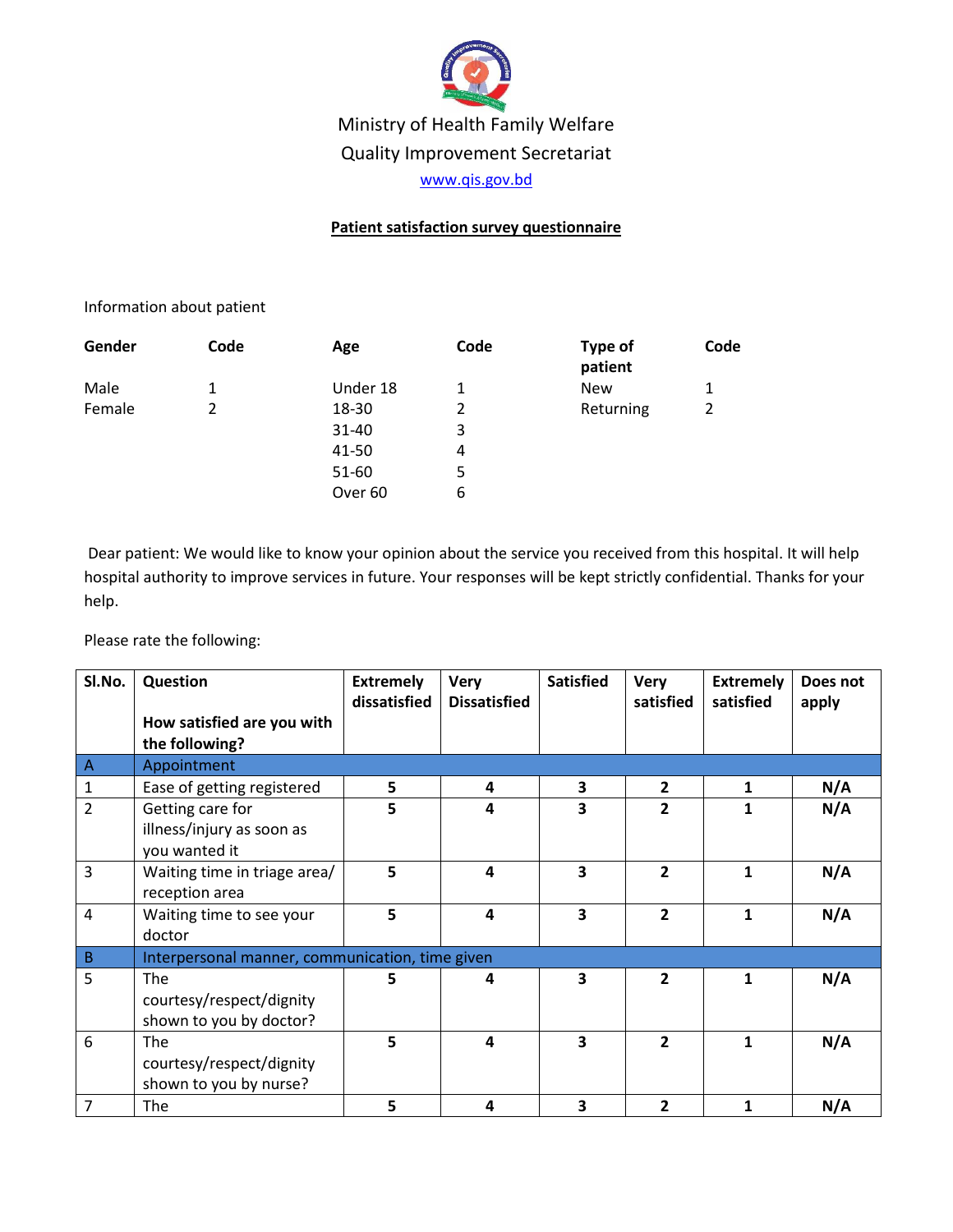|              | courtesy/respect/dignity<br>shown to you by medical   |   |                         |                         |                |              |     |
|--------------|-------------------------------------------------------|---|-------------------------|-------------------------|----------------|--------------|-----|
|              | assistants?                                           |   |                         |                         |                |              |     |
| 8            | The                                                   | 5 | 4                       | 3                       | $\overline{2}$ | $\mathbf{1}$ | N/A |
|              | courtesy/respect/dignity                              |   |                         |                         |                |              |     |
|              | shown to you by other staff                           |   |                         |                         |                |              |     |
|              | like registration                                     |   |                         |                         |                |              |     |
|              | clerk/receptionist/lab                                |   |                         |                         |                |              |     |
|              | people/radiology &imaging                             |   |                         |                         |                |              |     |
|              | people/ward                                           |   |                         |                         |                |              |     |
|              | boys/accounts                                         |   |                         |                         |                |              |     |
|              | people/others?                                        |   |                         |                         |                |              |     |
| 9            | Willing to listen you                                 | 5 | 4                       | $\overline{\mathbf{3}}$ | $\overline{2}$ | $\mathbf{1}$ | N/A |
| 10           | carefully to you                                      | 5 | 4                       | $\overline{\mathbf{3}}$ | $\overline{2}$ | $\mathbf{1}$ | N/A |
|              | Taking time to answer your<br>questions               |   |                         |                         |                |              |     |
| 11           | The thoroughness of the                               | 5 | 4                       | $\overline{\mathbf{3}}$ | $\overline{2}$ | $\mathbf{1}$ | N/A |
|              | examination                                           |   |                         |                         |                |              |     |
| 12           | Explanation of your illness                           | 5 | 4                       | $\overline{\mathbf{3}}$ | $\overline{2}$ | $\mathbf{1}$ | N/A |
|              | the way you could                                     |   |                         |                         |                |              |     |
|              | understand                                            |   |                         |                         |                |              |     |
| 13           | Explanation of your                                   | 5 | $\overline{\mathbf{4}}$ | $\overline{\mathbf{3}}$ | $\overline{2}$ | $\mathbf{1}$ | N/A |
|              | procedure/treatment plan<br>the way you could         |   |                         |                         |                |              |     |
|              | understand                                            |   |                         |                         |                |              |     |
| 14           | Instructions regarding                                | 5 | $\overline{\mathbf{4}}$ | $\overline{\mathbf{3}}$ | $\overline{2}$ | $\mathbf{1}$ | N/A |
|              | medication/follow up care                             |   |                         |                         |                |              |     |
| 15           | Time taken to get report of                           | 5 | 4                       | $\overline{\mathbf{3}}$ | $\overline{2}$ | $\mathbf{1}$ | N/A |
|              | investigations                                        |   |                         |                         |                |              |     |
| 16           | Advice given to you on                                | 5 | $\overline{\mathbf{4}}$ | 3                       | $\overline{2}$ | $\mathbf{1}$ | N/A |
|              | ways to stay                                          |   |                         |                         |                |              |     |
|              | healthy/improving your                                |   |                         |                         |                |              |     |
|              | health                                                |   |                         |                         |                |              |     |
| 17           | Ease of getting a referral                            | 5 | 4                       | 3                       | $\overline{2}$ | $\mathbf{1}$ | N/A |
| $\mathsf{C}$ | when you needed<br><b>About the hospital</b>          |   |                         |                         |                |              |     |
| 18           | Hours of                                              | 5 | $\overline{\mathbf{4}}$ | 3                       | $\overline{2}$ | $\mathbf{1}$ | N/A |
|              | operation/opening hours                               |   |                         |                         |                |              |     |
|              | convenient for you                                    |   |                         |                         |                |              |     |
| 21           | Overall comfort                                       | 5 | 4                       | 3                       | $\overline{2}$ | $\mathbf{1}$ | N/A |
| 20           | Adequate parking                                      | 5 | 4                       | 3                       | $\overline{2}$ | $\mathbf{1}$ | N/A |
| 21           | Signage and directions easy                           | 5 | 4                       | $\overline{\mathbf{3}}$ | $\overline{2}$ | $\mathbf{1}$ | N/A |
|              | to follow                                             |   |                         |                         |                |              |     |
| $\mathbf D$  | <b>Technical quality of care</b>                      |   |                         |                         |                |              |     |
| 22           | Completeness of medical<br>care (Did all that needed) | 5 | 4                       | 3                       | $\overline{2}$ | $\mathbf{1}$ | N/A |
| 23           | Correctness of diagnosis                              | 5 | 4                       | $\overline{\mathbf{3}}$ | $\overline{2}$ | $\mathbf{1}$ | N/A |